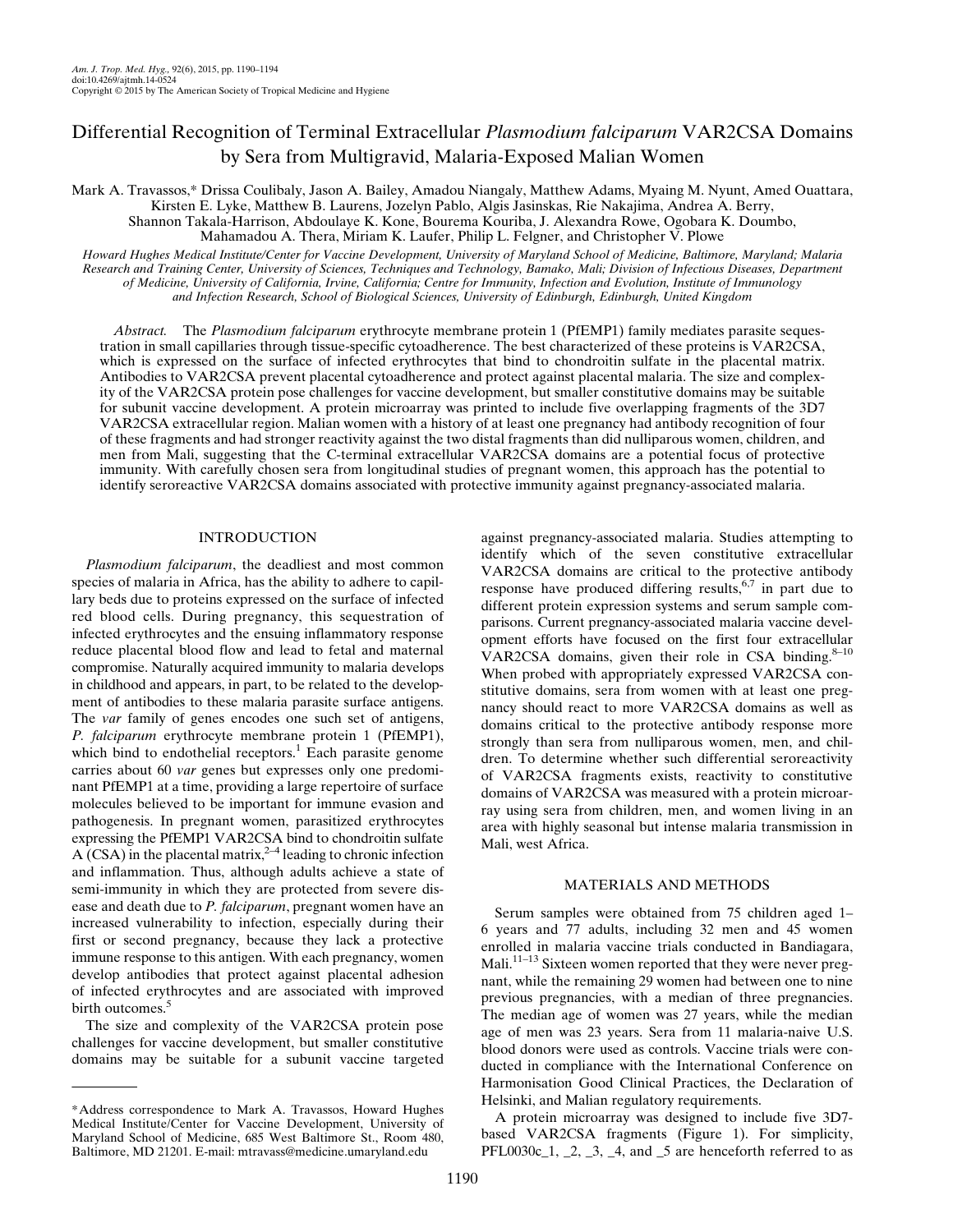

Figure 1. VAR2CSA fragments on the microarray included all seven extracellular domains of PFL0030c, the VAR2CSA in the 3D7 reference genome of Plasmodium falciparum. Starting and ending amino acid positions are indicated below each fragment and domain.

Fragments 1, 2, 3, 4, and 5, respectively. Start and endpoints of constitutive VAR2CSA domains were based on a recent reclassification of *var* domains.<sup>14</sup> Each fragment was designed to include two consecutive extracellular constitutive domains. Array construction occurred as previously described, including transcription and translation using a cell-free Escherichia  $coll$ -based in vitro system,<sup>15–17</sup> with the addition of the RTS 100 E. coli Disulfide kit (5 Prime, Gaithersburg, MD) to support disulfide bond formation. Protein microarray printing and quality control protocols have been previously described.<sup>18</sup> Arrays were probed with  $2 \mu L$  of participant sera after a 1-hour incubation with E. coli lysate to bind nonmalaria-specific antibodies in each sample. Probing and scanning protocols have been detailed elsewhere.<sup>18</sup> After overnight antibody hybridization at 4°C, arrays were washed, stained, and dried before scanning with a microarray scanner (PerkinElmer, Waltham, MA).

Raw signal intensity was reduced by the mean of the "no-DNA"-negative controls to determine fluorescence intensity. Samples with negative fluorescence intensity were treated as zero fluorescence intensity. "Recognition" of a VAR2CSA fragment was defined as fluorescence intensity significantly greater than that of the malaria-naïve control group, based on a two-sample Kolmogorov–Smirnov test. All other unmatched fluorescence intensity comparisons between groups were likewise made with a two-sample Kolmogorov–Smirnov test. These statistical analyses were performed using MYSTAT 12, Version 12.02.00 (Systat Software, Inc., San Jose, CA). Multivariate analysis was conducted using linear regression modeling with SAS 9.3.

### **RESULTS**

Women with at least one pregnancy had antibody recognition to four out of five VAR2CSA fragments (Fragment 1:  $P = 0.002$ ; Fragment 2:  $P = 0.004$ ; Fragment 4:  $P < 0.001$ ; Fragment 5:  $P < 0.001$ ; Figure 2). Men had antibody recognition to three VAR2CSA fragments (Fragment 1:  $P = 0.001$ ; Fragment 2:  $P < 0.001$ ; Fragment 5:  $P = 0.003$ ). Although some men also reacted to Fragment 4, as a group, men did not significantly recognize this fragment more than controls  $(P =$ 0.065). In contrast, nulliparous women and children did not have antibody recognition to any VAR2CSA fragments. A



FIGURE 2. Heat map of seroreactivity to five 3D7 VAR2CSA fragments, with each fragment separated by row. Each column displays the profile of one serum sample. Grey color indicates no seroreactivity, black is low-to-moderate seroreactivity, and red denotes high seroreactivity to probed fragments.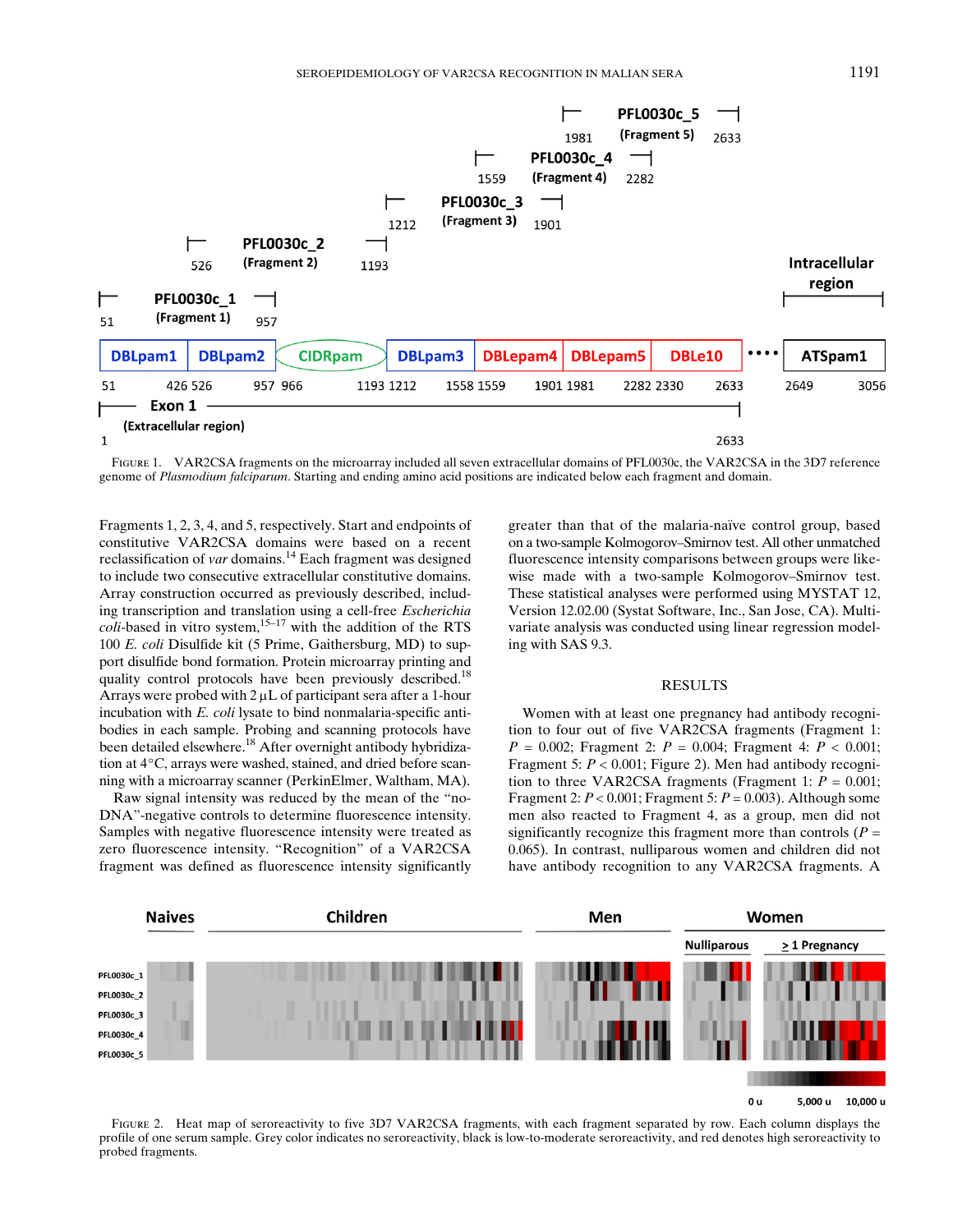

FIGURE 3. Average fluorescence intensities of subjects for each VAR2CSA fragment. Values are reported as means with standard errors.  $*P < 0.05$ ;  $*P < 0.01$ . Two-sample Kolmogorov–Smirnov test.

few nulliparous women recognized Fragment 1 in particular, but overall, they did not significantly recognize this fragment more than controls (Fragment 1:  $P = 0.066$ ). Fragment 3 was not recognized by any group ( $P > 0.15$ ).

Women with at least one pregnancy recognized two fragments, Fragments 4 and 5, more strongly than any other malaria-exposed groups (Figure 3), including nulliparous women (Fragment 4:  $P = 0.004$ ; Fragment 5:  $P = 0.002$ ), men (Fragment 4:  $P = 0.052$ ; Fragment 5:  $P = 0.040$ ), and children (Fragment 4:  $P < 0.001$ ; Fragment 5:  $P < 0.001$ ). A multivariable linear regression model for predicting fluorescence intensity found a significant association with numbers of pregnancies, controlling for age, for both Fragment 4 ( $P = 0.02$ ) and Fragment 5 ( $P = 0.04$ ), but not for other VAR2CSA fragments (Fragment 1:  $P = 0.51$ ; Fragment 2:  $P = 0.27$ ; Fragment 3:  $P = 0.85$ ). There was no association of fluorescence intensity with age when controlling for numbers of pregnancies (Fragment 1:  $P = 0.94$ ; Fragment 2:  $P = 0.53$ ; Fragment 3:  $P =$ 0.85; Fragment 4:  $P = 0.14$ ; Fragment 5:  $P = 0.51$ ).

All three groups of malaria-exposed adults had higher antibody recognition of Fragment 1 than did children (nulliparous women:  $P = 0.045$ ; women with at least one pregnancy:  $P < 0.001$ ; men:  $P < 0.001$ ). Sera from the three groups of adults did not differ in recognition of this fragment (women with at least one pregnancy versus nulliparous women:  $P =$ 0.265; women with at least one pregnancy versus men:  $P =$ 0.737; nulliparous women versus men:  $P = 0.341$ .

In contrast to nulliparous women, women with at least one pregnancy and men had higher antibody recognition of Fragment 2 than did children (nulliparous women:  $P = 0.181$ ; women with at least one pregnancy:  $P = 0.004$ ; men:  $P < 0.001$ ).

#### DISCUSSION

A microarray with five 3D7 VAR2CSA fragments was probed with sera from adults and children living in a malariaendemic region, revealing differential seroreactivity by age, sex, and number of pregnancies. Sera from women with at least one pregnancy recognized more VAR2CSA fragments than sera from nulliparous women, men, and children. Sera from multiparous women recognized the two C-terminal fragments, Fragments 4 and 5, to a greater extent than sera from any other group. Moreover, increased gravidity was associated with higher seroreactivity to these two fragments.

Fragments 4 and 5 together spanned the last three constitutive domains of the extracellular portion of the 3D7 VAR2CSA, and both fragments included the DBLepam5 domain. Higher levels of antibodies against DBLepam5 have been found in plasma from pregnant Senegalese women than in plasma from men or nulligravid women.<sup>19</sup> In Malawi, sera from multigravid women recognized this domain more strongly than sera from primigravid women.<sup>20</sup> However, other studies have not supported the finding of DBLepam5 as the VAR2CSA domain primarily recognized by antibodies from multigravid women. Antibodies to the DBLepam5 domain have been detected in sera from young Tanzanian children<sup>21</sup> and Colombian men and children.<sup>22</sup> Antibody recognition of other individual VAR2CSA domains has correlated with gravidity, including DBLpam1, DBLpam3, and DBLe10.7,19 Antibody recognition to no single VAR2CSA domain has been associated with absence of placental malaria.<sup>23</sup> Our approach differs from these studies in the use of a cell-free E. coli system, the coupling of consecutive VAR2CSA domains to account for domain–domain interactions that may contribute to immune recognition, and sampling from a diverse set of malaria-exposed subjects, including different ages, sexes, and gravidities. The high throughput capacity of a protein microarray further strengthens this multidomain approach to understanding the development of VAR2CSA immunity.

Seroreactivity studies of VAR2CSA have typically compared serum results from pregnant women. Women included in this study were not pregnant at the time of serum collection, but antibody responses to VAR2CSA were nonetheless robust. However, this difference in serum sampling may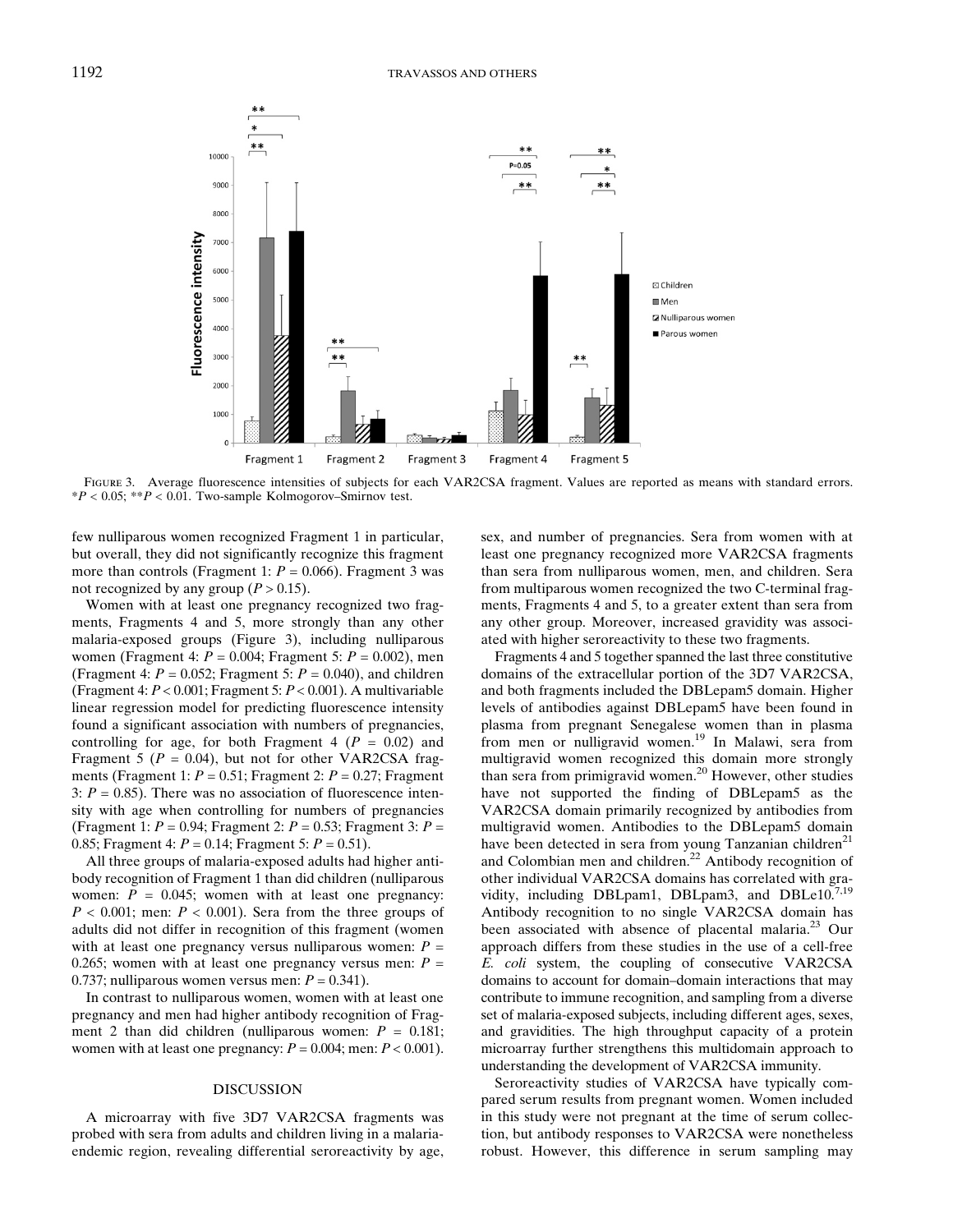account for some discrepancies with results from previous studies if, for example, transient rises in antibody levels to particular VAR2CSA domains occur during pregnancy. A limitation of this study is that some VAR2CSA domains may not have been folded correctly with the protein expression system used. This may have been the case with Fragment 3, a fragment for which there was no significant seroreactivity, suggesting that it may not have been expressed appropriately, particularly given that previous work has found that the two VAR2CSA domains included in this fragment, DBLpam3 and DBLpam4, were seroreactive in multigravid east African women.<sup>7</sup>

Fragments 1 and 2 were recognized significantly more in adults than in children, but not significantly more in women with at least one pregnancy. This suggests that greater malaria exposure leads to increased recognition of these two fragments, possibly due to their similarity to other malaria antigens or to a secondary, as yet undetermined role of VAR2CSA in which specific VAR2CSA regions within these fragments are exposed to the immune system. Both Fragments 1 and 2 contained most of the minimal CSA-binding region ID1-DBL2pam-ID2a. A recent Cameroon study also found that seroreactivity to the CSA-binding region was not associated with gravidity.24 Indeed, Cameroonian men reacted just as much to this region as did Cameroonian women, suggesting an association with malaria exposure similar to our findings.

Other studies investigating PfEMP1 seroreactivity have used small segments, typically less than 300 amino acids, of single domains such as the first DBL-alpha domain.25–<sup>27</sup> These small fragments may fail to react with antibodies that bind to discontinuous epitopes contained outside their boundaries. Here, we cloned domains as overlapping pairs and observed a high level of reactivity against these larger fragments. This approach is inclusive of interdomain and discontinuous epitopes that may improve sensitivity. A subtractive approach can then be used to map the actual antibody binding sites.

Although expression of the entire VAR2CSA extracellular region may be impractical for vaccine development, our findings suggest that focusing efforts on the last three constitutive extracellular domains may produce seroreactivity similar to that observed in multigravid women from a malaria-endemic region. This contrasts with current pregnancy-associated malaria vaccine development efforts that have focused on the first four extracellular VAR2CSA domains, given their role in CSA binding. $8-10$  In addition, expression of consecutive VAR2CSA domains may produce seroreactivity results that more accurately reflect acquisition of natural immunity than single VAR2CSA domains alone.

Protein microarrays are a powerful tool to identify PfEMP1 domains uniquely seroreactive to multigravid women in malaria-endemic regions, thus shedding further light on the acquisition of natural immunity to pregnancy-associated malaria. Microarrays have been successfully populated with multiple PfEMP1 variants<sup>17</sup> and field variants of other malaria vaccine candidate antigens.28 Our next step is to develop a microarray with fragments from multiple, diverse VAR2CSA variants derived from laboratory strains and field isolates that can be probed with serum samples from malariaendemic regions, particularly from longitudinal studies that include pregnant women, to understand the role of VAR2CSA diversity in protective immunity. We will compare seroreactivity of individual VAR2CSA domains versus coupled

consecutive domains to determine which fragments best reflect the development of protective immunity and compare results to current pregnancy-associated malaria vaccine candidates, including variants of the minimal CSA-binding region ID1-DBL2pam-ID2a. VAR2CSA field variants will be an important component of this second generation array, given the extraordinary genetic diversity of var genes,<sup>14</sup> which may not be adequately represented in laboratory strains. This approach may provide additional insight into the development of pregnancy-associated antimalarial immunity and the need for multiple VAR2CSA domain targets for a vaccine that would potentially be efficacious against pregnancyassociated malaria in diverse geographic regions.

Received August 21, 2014. Accepted for publication March 3, 2015.

Published online April 27, 2015.

Acknowledgments: We thank Danzele Coulibaly, Sekouba Mariko, and Moctar Traore for administrative support; Nicole Eddington Johnson and Amanda Icenroad for technical and administrative support; the team of the Bandiagara Malaria Project in Bandiagara for their dedication; and the community of Bandiagara, Mali.

Financial support: This work was supported by the Howard Hughes Medical Institute; a cooperative agreement (U19AI065683) from the National Institute of Allergy and Infectious Diseases; U.S. National Institutes of Health grants R44AI066791, U19AI089686, R01AI095916, and R01AI093635; a training grant (D43TW001589) from the Fogarty International Center of the U.S. National Institutes of Health; and a Burroughs Wellcome Fund/American Society of Tropical Medicine and Hygiene Postdoctoral Fellowship to Mark A. Travassos. J. Alexandra Rowe was supported by the Wellcome Trust (grant 084226). Shannon Takala-Harrison was supported by NIH R01AI101713.

Authors' addresses: Mark A. Travassos, Jason A. Bailey, Matthew Adams, Myaing M. Nyunt, Amed Ouattara, Kirsten E. Lyke, Matthew B. Laurens, Andrea A. Berry, Shannon Takala-Harrison, Miriam K. Laufer, and Christopher V. Plowe, Howard Hughes Medical Institute/ Center for Vaccine Development, University of Maryland School of Medicine, Baltimore, MD, E-mails: mtravass@medicine.umaryland.edu, jbail006@umaryland.edu, madams@medicine.umaryland.edu, mnyunt@ medicine.umaryland.edu, aouattara@medicine.umaryland.edu, klyke@ medicine.umaryland.edu, mlaurens@medicine.umaryland.edu, aberry@ medicine.umaryland.edu, stakala@medicine.umaryland.edu, mlaufer@ medicine.umaryland.edu, and cplowe@medicine.umaryland.edu. Drissa Coulibaly, Amadou Niangaly, Abdoulaye K. Kone, Bourema Kouriba, Ogobara K. Doumbo, and Mahamadou A. Thera, Malaria Research and Training Center, University of Sciences, Techniques and Technology, Bamako, Mali, E-mails: coulibalyd@icermali.org, niangaly@ icermali.org, akkone@yahoo.fr, kouriba@icermali.org, okd@icermali .org, and mthera@icermali.org. Jozelyn Pablo, Algis Jasinskas, Rie Nakajima, and Philip L. Felgner, Division of Infectious Diseases, Department of Medicine, University of California, Irvine, CA, E-mails: jozelynp@gmail.com, ajasinsk@uci.edu, nakajimr@gmail.com, and pfelgner@uci.edu. J. Alexandra Rowe, Centre for Immunity, Infection and Evolution, Institute of Immunology and Infection Research, School of Biological Sciences, University of Edinburgh, Edinburgh, United Kingdom, E-mail: alex.rowe@ed.ac.uk.

This is an open-access article distributed under the terms of the [Creative Commons Attribution License,](http://creativecommons.org/licenses/by/4.0/) which permits unrestricted use, distribution, and reproduction in any medium, provided the original author and source are credited.

#### REFERENCES

- 1. Rowe JA, Claessens A, Corrigan RA, Arman M, 2009. Adhesion of Plasmodium falciparum-infected erythrocytes to human cells: molecular mechanisms and therapeutic implications. Expert Rev Mol Med 11: e16.
- 2. Fried M, Duffy PE, 1996. Adherence of Plasmodium falciparum to chondroitin sulfate A in the human placenta. Science 272: 1502–1504.